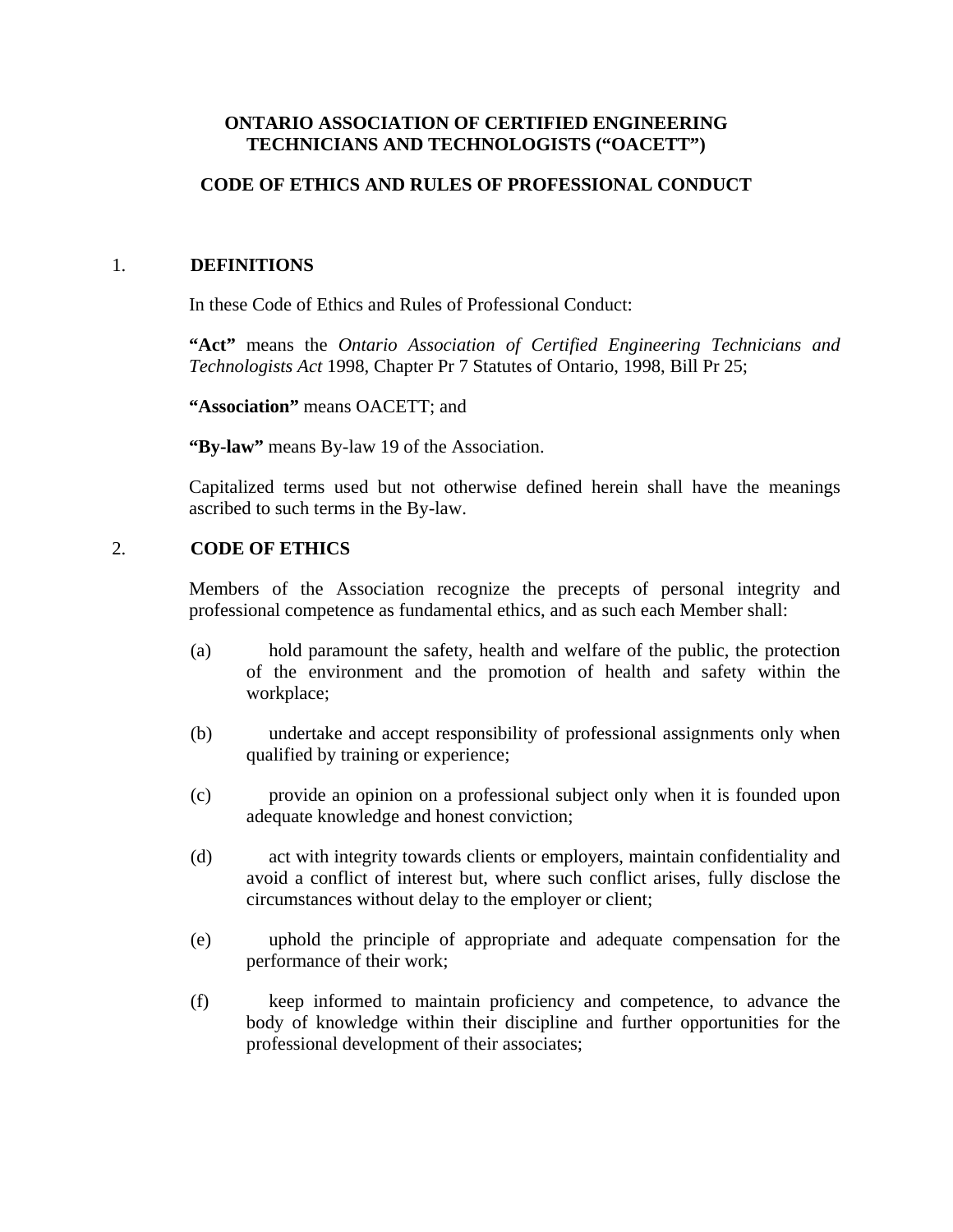- (g) conduct themselves with fairness, courtesy and good faith toward clients, colleagues and others, give credit where it is due and accept, as well as give, honest and fair professional comment;
- (h) present clearly to employers and clients the possible consequences if professional decisions or judgements are overruled or disregarded;
- (i) report to the appropriate agencies any hazardous, illegal or unethical professional decisions or practices by fellow members or others; and
- (j) promote public knowledge and appreciation of engineering and applied science technology and protect the Association from misrepresentation and misunderstanding.

#### 3. **RULES OF PROFESSIONAL CONDUCT**

Rules of Professional Conduct are defined from the point of view of what constitutes professional misconduct. Professional misconduct means:

- 3.1 negligence, an act or omission in the carrying out of the work of a practitioner that constitutes a failure to maintain the standards that a reasonable and prudent practitioner would maintain in the circumstances;
- 3.2 failure to make reasonable provision for the safeguarding of life, health or property of a person who may be affected by the work for which the practitioner is responsible;
- 3.3 failure to act to correct or report a situation that the practitioner believes may endanger the safety or the welfare of the public;
- 3.4 failure to make responsible provision for complying with applicable statutes, regulations, standards, codes, by-laws and rules in connection with work being undertaken by or under the responsibility of the practitioner;
- 3.5 signing or sealing a final drawing, specification, plan, report or other document not actually prepared or checked by the practitioner;
- 3.6 failure of a practitioner to present clearly to his/her employer the consequences to be expected from a deviation proposed in work, if the judgement of the practitioner is overruled by non-technical authority in cases where the practitioner is responsible for the technical adequacy of the work;
- 3.7 a breach of the Act or By-law, other than an action that is solely a breach of the Code of Ethics, or the Rules of Professional Conduct;
- 3.8 undertaking work the practitioner is not competent to perform by virtue of his/her training and experience;